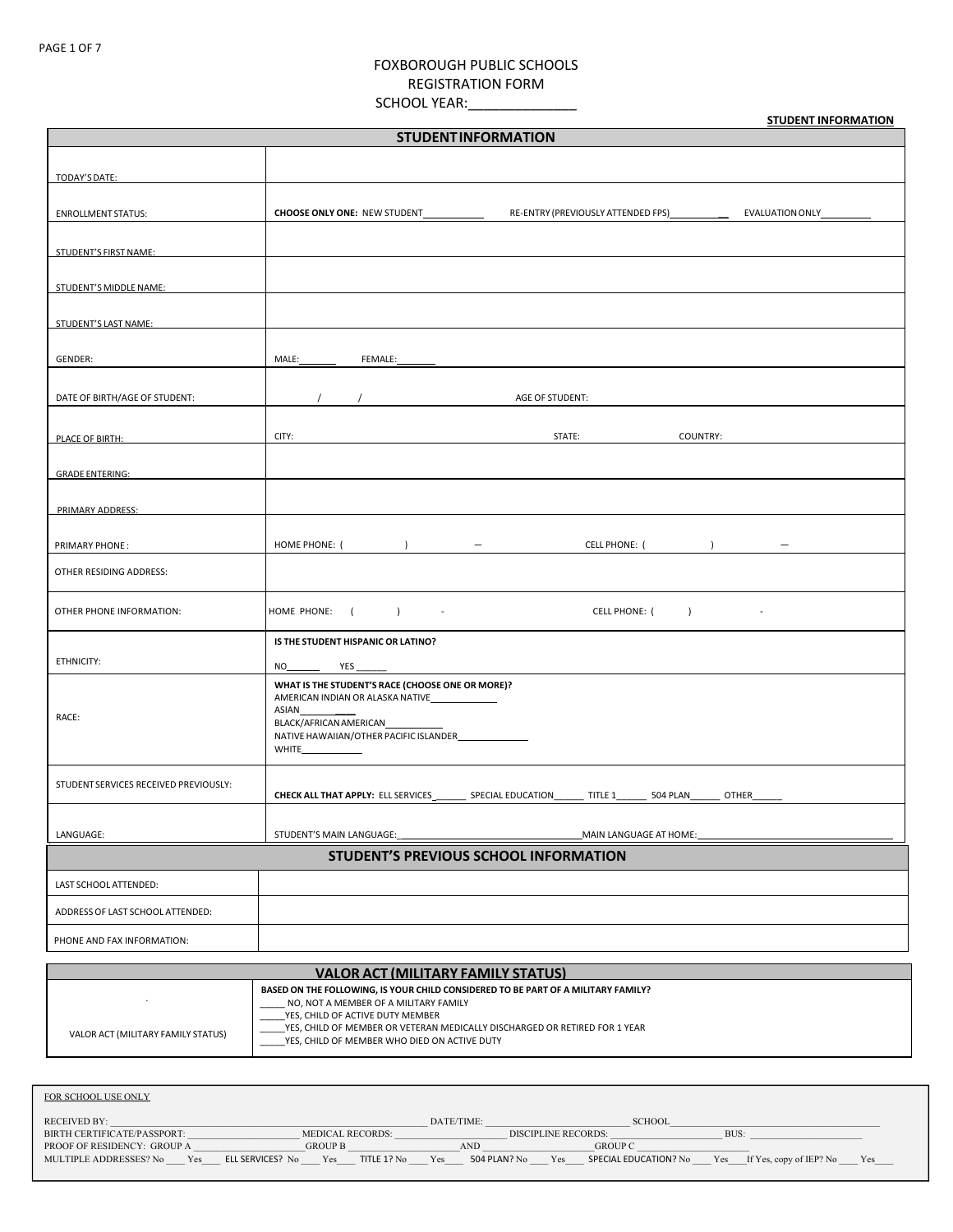| <b>PARENT/GUARDIAN INFORMATION #1</b>                                                                                                 |                                                                                                                                                   |  |  |
|---------------------------------------------------------------------------------------------------------------------------------------|---------------------------------------------------------------------------------------------------------------------------------------------------|--|--|
|                                                                                                                                       |                                                                                                                                                   |  |  |
| NAME OF PARENT/GUARDIAN:                                                                                                              | FIRST:<br>LAST:                                                                                                                                   |  |  |
|                                                                                                                                       |                                                                                                                                                   |  |  |
| <b>GENDER OF PARENT:</b>                                                                                                              | MALE:<br>FEMALE:                                                                                                                                  |  |  |
|                                                                                                                                       |                                                                                                                                                   |  |  |
| <b>EMAIL ADDRESS:</b>                                                                                                                 |                                                                                                                                                   |  |  |
| RELATIONSHIP TO STUDENT:                                                                                                              |                                                                                                                                                   |  |  |
|                                                                                                                                       |                                                                                                                                                   |  |  |
| ADDRESS:                                                                                                                              |                                                                                                                                                   |  |  |
|                                                                                                                                       |                                                                                                                                                   |  |  |
| PHONE INFORMATION:                                                                                                                    | HOME PHONE: (<br><b>CELL PHONE: (</b><br>$\overline{\phantom{a}}$<br>$\rightarrow$<br>$\overline{\phantom{m}}$<br>$\hspace{0.1mm}-\hspace{0.1mm}$ |  |  |
|                                                                                                                                       |                                                                                                                                                   |  |  |
| EMPLOYER'S NAME:                                                                                                                      |                                                                                                                                                   |  |  |
| <b>WORK PHONE NUMBER:</b>                                                                                                             |                                                                                                                                                   |  |  |
|                                                                                                                                       |                                                                                                                                                   |  |  |
| DOES STUDENT RESIDE WITH THIS PARENT/GUARDIAN?                                                                                        | <b>FULL-TIME</b><br>PART-TIME<br>NO<br>PARENT/GUARDIAN INFORMATION #2                                                                             |  |  |
|                                                                                                                                       |                                                                                                                                                   |  |  |
| NAME OF PARENT/GUARDIAN:                                                                                                              | FIRST:<br>LAST:                                                                                                                                   |  |  |
| <b>GENDER OF PARENT:</b>                                                                                                              | MALE:__________<br>FEMALE:                                                                                                                        |  |  |
|                                                                                                                                       |                                                                                                                                                   |  |  |
| <b>EMAIL ADDRESS:</b>                                                                                                                 |                                                                                                                                                   |  |  |
|                                                                                                                                       |                                                                                                                                                   |  |  |
| <b>RELATIONSHIP TO STUDENT:</b>                                                                                                       |                                                                                                                                                   |  |  |
|                                                                                                                                       |                                                                                                                                                   |  |  |
| ADDRESS(IF DIFFERENT):                                                                                                                |                                                                                                                                                   |  |  |
| PHONE INFORMATION:                                                                                                                    | HOME PHONE: (<br><b>CELL PHONE: (</b>                                                                                                             |  |  |
|                                                                                                                                       |                                                                                                                                                   |  |  |
| EMPLOYER'S NAME:                                                                                                                      |                                                                                                                                                   |  |  |
|                                                                                                                                       |                                                                                                                                                   |  |  |
| <b>WORK PHONE NUMBER:</b>                                                                                                             |                                                                                                                                                   |  |  |
|                                                                                                                                       | DOES STUDENT RESIDE WITH THIS PARENT/GUARDIAN? FULL-TIME ______PART-TIME ____________ NO _________                                                |  |  |
|                                                                                                                                       | <b>CUSTODY</b>                                                                                                                                    |  |  |
|                                                                                                                                       | *Legal documentation MUST be provided annually to the Principal before restrictions can be implemented*                                           |  |  |
| FOR PARENTS/GUARDIAN RESIDING SEPARATELY:                                                                                             | CORRESPONDENCE SHOULD BE ADDRESSED TO:                                                                                                            |  |  |
|                                                                                                                                       | PARENT/GUARDIAN #1 PARENT/GUARDIAN #2 BOTH                                                                                                        |  |  |
|                                                                                                                                       | ARE THERE ANY CUSTODY ISSUES OF WHICH WE SHOULD BE AWARE? NO _____ YES ______ (IF YES, PLEASE EXPLAIN BELOW)                                      |  |  |
| <b>CUSTODIAL RESTRICTIONS:</b>                                                                                                        | IS EITHER PARENT DENIED LEGAL ACCESS TO STUDENT RECORDS? NO _______ YES ________ (IF YES, PLEASE EXPLAIN BELOW)                                   |  |  |
|                                                                                                                                       |                                                                                                                                                   |  |  |
| DCF CUSTODY:                                                                                                                          | the company of the company of                                                                                                                     |  |  |
| STATE WARD:                                                                                                                           | IS THE CHILD A WARD OF THE STATE? NO VES                                                                                                          |  |  |
| <b>CUSTODIAL RESTRICTIONS:</b>                                                                                                        |                                                                                                                                                   |  |  |
|                                                                                                                                       |                                                                                                                                                   |  |  |
| PLEASE LIST TWO RELATIVES/OTHERS WHO HAVE AGREED TO ASSUME TEMPORARY CARE OF YOUR CHILD DURING SCHOOL HOURS IF YOU CANNOT BE REACHED. |                                                                                                                                                   |  |  |
|                                                                                                                                       | <b>EMERGENCY CONTACT INFORMATION</b>                                                                                                              |  |  |
|                                                                                                                                       |                                                                                                                                                   |  |  |

| NAME OF EMERGENCY CONTACT: | FIRST:                   | LAST: |
|----------------------------|--------------------------|-------|
|                            |                          |       |
| DAYTIME PHONE NUMBER:      | $\overline{\phantom{m}}$ |       |
|                            |                          |       |
| RELATIONSHIP TO STUDENT:   |                          |       |
|                            |                          |       |
| NAME OF EMERGENCY CONTACT: | FIRST:                   | LAST: |
|                            |                          |       |
| DAYTIME PHONE NUMBER:      | $\overline{\phantom{0}}$ |       |
|                            |                          |       |
| RELATIONSHIP TO STUDENT:   |                          |       |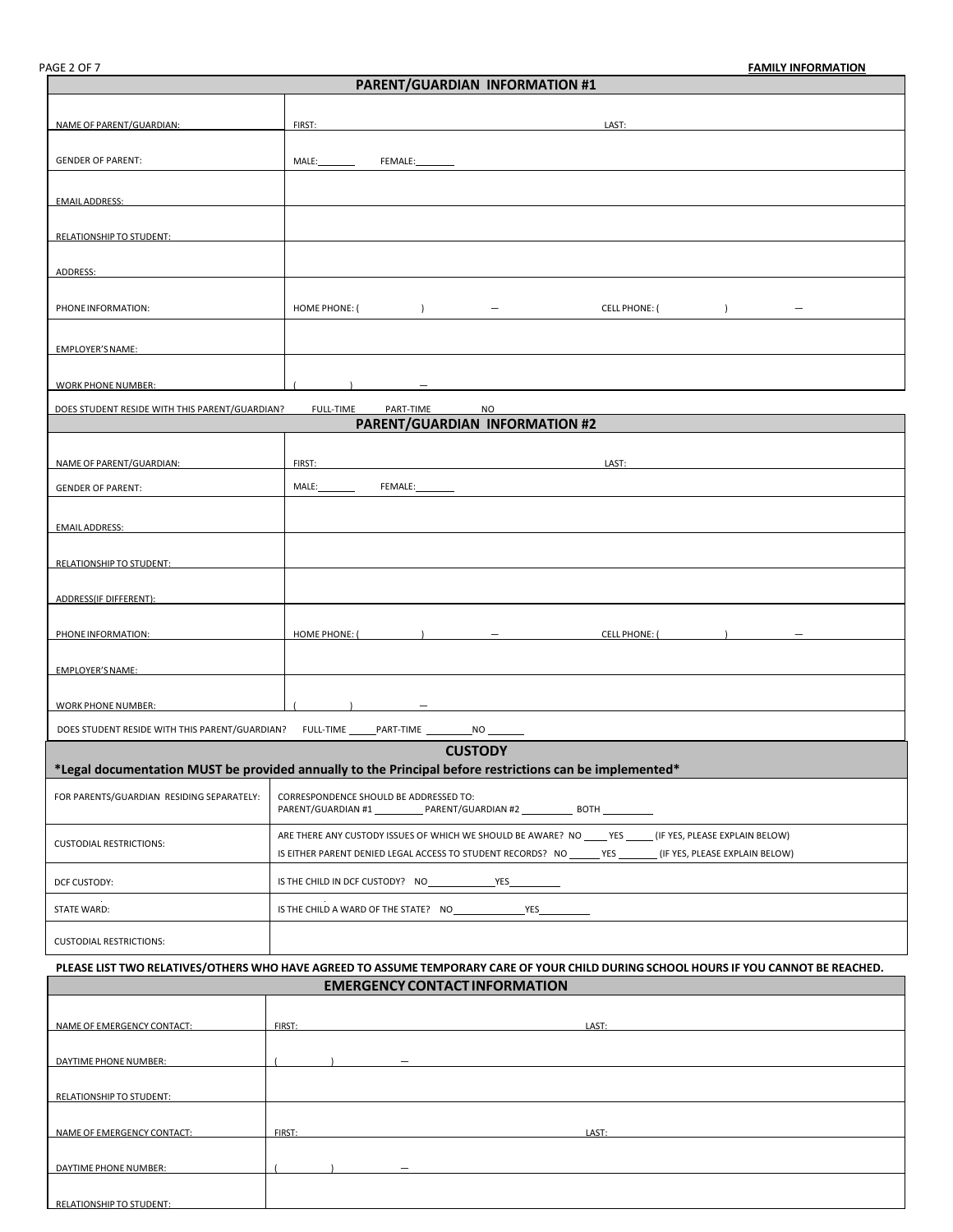### **FAMILY INFORMATION CONTINUED**

| <b>HEALTHINFORMATION</b>              |                                             |  |  |
|---------------------------------------|---------------------------------------------|--|--|
|                                       |                                             |  |  |
| NAME OF HEALTH INSURANCE PLAN:        |                                             |  |  |
|                                       |                                             |  |  |
| NAME OF DENTAL INSURANCE PLAN:        |                                             |  |  |
|                                       |                                             |  |  |
|                                       | DOCTOR'S NAME:                              |  |  |
| STUDENT'S PRIMARY CARE PROVIDER:      | PHONE NUMBER: (<br>$\overline{\phantom{m}}$ |  |  |
|                                       |                                             |  |  |
| MEDICAL CONDITIONS/CONCERNS:          |                                             |  |  |
|                                       |                                             |  |  |
| ALLERGIES:                            | EPI-PEN: NO __________ YES<br>ALLERGIES:    |  |  |
|                                       |                                             |  |  |
| PLEASE LIST ALL MEDICATIONS THAT YOUR |                                             |  |  |
| CHILD TAKES:                          | <b>MEDICATIONS:</b>                         |  |  |

## **PLEASE LIST ALL BROTHERS/SISTERS OF THE STUDENT AND THE GRADE/SCHOOL THEY ATTEND (PRESCHOOL, PRIVATE, OTHER).**

|                                                                                                                                                                                                                               |                                                                                                                      | SIBLING INFORMATION (BROTHERS/SISTERS OF STUDENT)                                                                                                                                                                                                                                                                                                                                                                                                            |  |
|-------------------------------------------------------------------------------------------------------------------------------------------------------------------------------------------------------------------------------|----------------------------------------------------------------------------------------------------------------------|--------------------------------------------------------------------------------------------------------------------------------------------------------------------------------------------------------------------------------------------------------------------------------------------------------------------------------------------------------------------------------------------------------------------------------------------------------------|--|
|                                                                                                                                                                                                                               |                                                                                                                      |                                                                                                                                                                                                                                                                                                                                                                                                                                                              |  |
| <b>NAME OF SIBLING 1:</b>                                                                                                                                                                                                     |                                                                                                                      |                                                                                                                                                                                                                                                                                                                                                                                                                                                              |  |
| DATE OF BIRTH OF SIBLING:                                                                                                                                                                                                     |                                                                                                                      | $\mathcal{L}$ and $\mathcal{L}$ and $\mathcal{L}$ and $\mathcal{L}$ and $\mathcal{L}$ and $\mathcal{L}$ and $\mathcal{L}$ and $\mathcal{L}$ and $\mathcal{L}$ and $\mathcal{L}$ and $\mathcal{L}$ and $\mathcal{L}$ and $\mathcal{L}$ and $\mathcal{L}$ and $\mathcal{L}$ and $\mathcal{L}$ and $\mathcal{L}$ and                                                                                                                                            |  |
| GRADE OF SIBLING: The STATE OF STATE OF STATE OF STATE OF STATE OF STATE OF SIBLING:                                                                                                                                          |                                                                                                                      |                                                                                                                                                                                                                                                                                                                                                                                                                                                              |  |
|                                                                                                                                                                                                                               |                                                                                                                      |                                                                                                                                                                                                                                                                                                                                                                                                                                                              |  |
| NAME OF SCHOOL SIBLING ATTENDS: THE STATE OF SCHOOL SIBLING ATTENDS:                                                                                                                                                          |                                                                                                                      |                                                                                                                                                                                                                                                                                                                                                                                                                                                              |  |
| <b>NAME OF SIBLING 2:</b>                                                                                                                                                                                                     | <u> 1989 - Johann Stein, mars an de Frankrik (f. 1989)</u>                                                           |                                                                                                                                                                                                                                                                                                                                                                                                                                                              |  |
|                                                                                                                                                                                                                               |                                                                                                                      |                                                                                                                                                                                                                                                                                                                                                                                                                                                              |  |
| DATE OF BIRTH OF SIBLING:                                                                                                                                                                                                     |                                                                                                                      | $\mathcal{L} = \mathcal{L} = \mathcal{L} = \mathcal{L} = \mathcal{L} = \mathcal{L} = \mathcal{L} = \mathcal{L} = \mathcal{L} = \mathcal{L} = \mathcal{L} = \mathcal{L} = \mathcal{L} = \mathcal{L} = \mathcal{L} = \mathcal{L} = \mathcal{L} = \mathcal{L} = \mathcal{L} = \mathcal{L} = \mathcal{L} = \mathcal{L} = \mathcal{L} = \mathcal{L} = \mathcal{L} = \mathcal{L} = \mathcal{L} = \mathcal{L} = \mathcal{L} = \mathcal{L} = \mathcal{L} = \mathcal$ |  |
| <b>GRADE OF SIBLING:</b>                                                                                                                                                                                                      |                                                                                                                      |                                                                                                                                                                                                                                                                                                                                                                                                                                                              |  |
|                                                                                                                                                                                                                               |                                                                                                                      |                                                                                                                                                                                                                                                                                                                                                                                                                                                              |  |
| NAME OF SCHOOL SIBLING ATTENDS:                                                                                                                                                                                               |                                                                                                                      |                                                                                                                                                                                                                                                                                                                                                                                                                                                              |  |
|                                                                                                                                                                                                                               |                                                                                                                      |                                                                                                                                                                                                                                                                                                                                                                                                                                                              |  |
| NAME OF SIBLING 3:                                                                                                                                                                                                            | <u> 1980 - Jan Sarajević, politički politički predstavanja i politička predstava i politička predstava i politič</u> |                                                                                                                                                                                                                                                                                                                                                                                                                                                              |  |
|                                                                                                                                                                                                                               |                                                                                                                      |                                                                                                                                                                                                                                                                                                                                                                                                                                                              |  |
|                                                                                                                                                                                                                               |                                                                                                                      |                                                                                                                                                                                                                                                                                                                                                                                                                                                              |  |
|                                                                                                                                                                                                                               |                                                                                                                      |                                                                                                                                                                                                                                                                                                                                                                                                                                                              |  |
| GRADE OF SIBLING: A CONSERVER CONTROL CONTROL CONTROL CONTROL CONTROL CONTROL CONTROL CONTROL CONTROL CONTROL CONTROL CONTROL CONTROL CONTROL CONTROL CONTROL CONTROL CONTROL CONTROL CONTROL CONTROL CONTROL CONTROL CONTROL |                                                                                                                      |                                                                                                                                                                                                                                                                                                                                                                                                                                                              |  |
|                                                                                                                                                                                                                               |                                                                                                                      |                                                                                                                                                                                                                                                                                                                                                                                                                                                              |  |
| NAME OF SCHOOL SIBLING ATTENDS: NAMEL AND THE STATE OF STATE OF STATE OF SCHOOL SIBLING ATTENDS:                                                                                                                              |                                                                                                                      |                                                                                                                                                                                                                                                                                                                                                                                                                                                              |  |
|                                                                                                                                                                                                                               |                                                                                                                      |                                                                                                                                                                                                                                                                                                                                                                                                                                                              |  |

**PARENT/GUARDIAN SIGNATURE: DATE:** 

**YOUR SIGNATURE INDICATES THAT YOU HAVE RECEIVED ALL THE NECESSARY INFORMATION TO COMPLETE THIS REGISTRATION.**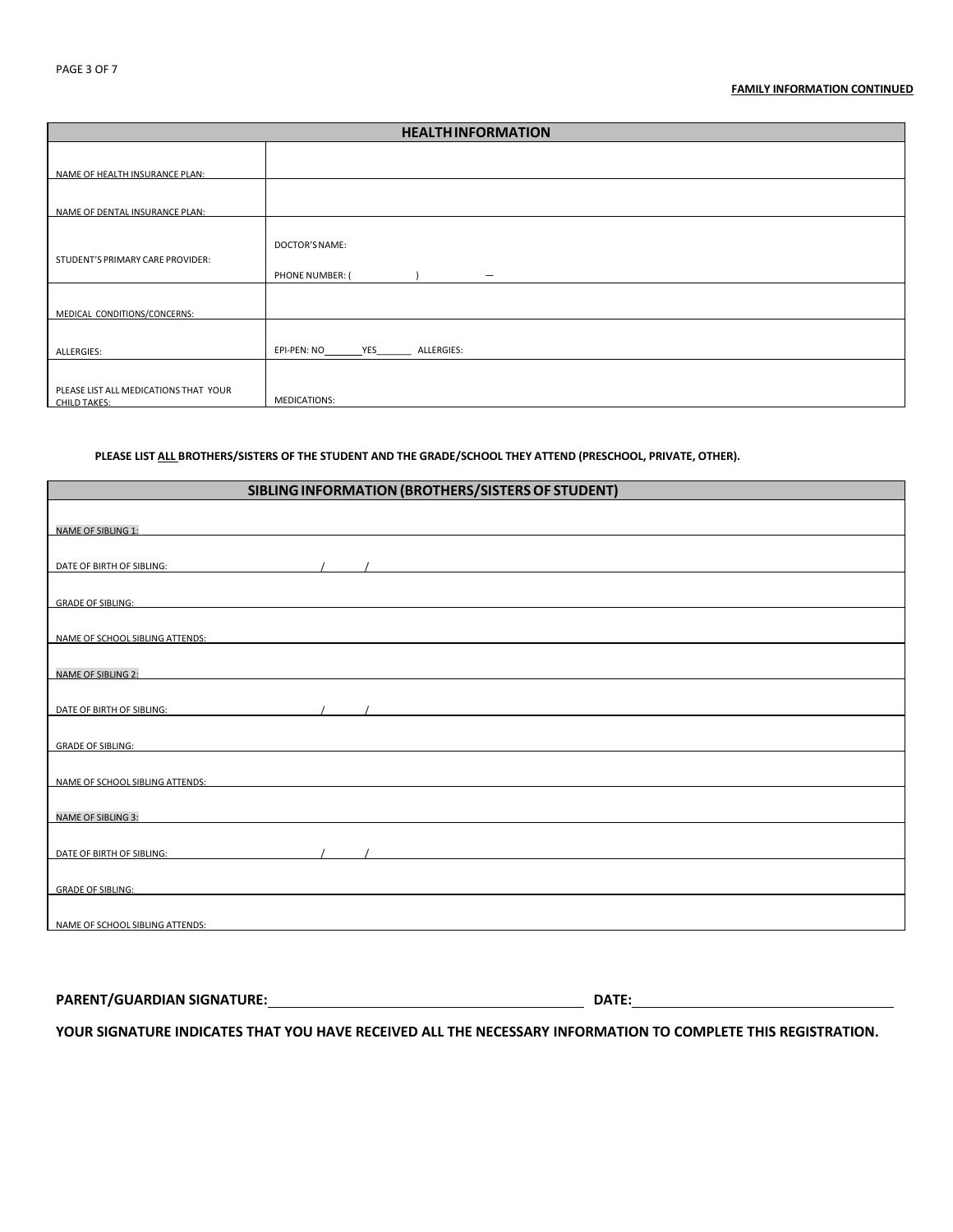## PAGE 4 OF 7 **FOXBOROUGH PUBLIC SCHOOLS HOME LANGUAGE SURVEY**

MASSACHUSETTS DEPARTMENT OF ELEMENTARY AND SECONDARY EDUCATION REGULATIONS REQUIRE THAT ALL SCHOOLS DETERMINE THE LANGUAGE(S) SPOKEN IN EACH STUDENT'S HOME IN ORDER TO IDENTIFY THEIR SPECIFIC LANGUAGE NEEDS. THIS INFORMATION IS ESSENTIAL IN ORDER FOR SCHOOLS TO PROVIDE MEANINGFUL INSTRUCTION FOR ALL STUDENTS.

IF A LANGUAGE OTHER THAN ENGLISH IS SPOKEN IN THE HOME, THE DISTRICT IS REQUIRED TO DO FURTHER ASSESSMENT OF YOUR CHILD. PLEASE HELP US MEET THIS IMPORTANT REQUIREMENT BY ANSWERING THE FOLLOWING QUESTIONS. THANK YOU FOR YOUR ASSISTANCE.

| GENDER: MALE FEMALE |                                                                                   |  |
|---------------------|-----------------------------------------------------------------------------------|--|
| AGE OF STUDENT:     | GRADE ENTERING: DATE FIRST ENROLLED IN ANY U.S. SCHOOL: _________________________ |  |

| <b>HOME LANGUAGE QUESTIONS</b>                                                                                                                                                                                | <b>ANSWERS</b>                                                 |
|---------------------------------------------------------------------------------------------------------------------------------------------------------------------------------------------------------------|----------------------------------------------------------------|
| 1. WHAT IS THE PRIMARY LANGUAGE USED IN THE HOME, REGARDLESS OF THE<br>LANGUAGE SPOKEN BY THE STUDENT?                                                                                                        |                                                                |
| 2. WHAT LANGUAGE DID YOUR CHILD FIRST UNDERSTAND OR SPEAK?                                                                                                                                                    |                                                                |
| 3. WHAT LANGUAGE DO YOU USE MOST OFTEN WHEN SPEAKING TO YOUR<br>CHILD AT HOME?                                                                                                                                |                                                                |
| 4. WHAT LANGUAGE(S) ARE SPOKEN WITH YOUR CHILD (FAMILY, FRIENDS,<br>CAREGIVERS)?                                                                                                                              | SELDOM/SOMETIMES/OFTEN/ALWAYS<br>SELDOM/SOMETIMES/OFTEN/ALWAYS |
| 5. WHICH LANGUAGE(S) DOES YOUR CHILD USE?                                                                                                                                                                     | SPEAK<br>READ <b>READ</b><br>WRITE                             |
| 6. AT WHAT AGE DID YOUR CHILD START ATTENDING SCHOOL?                                                                                                                                                         |                                                                |
| 7. HAS YOUR CHILD HAD ANY INTERRUPTIONS IN FORMAL SCHOOLING? IF SO.<br>PLEASE EXPLAIN.                                                                                                                        |                                                                |
| 8. HOW MANY YEARS HAS THE STUDENT BEEN IN U.S. SCHOOLS (NOT<br>INCLUDING PRE-KINDERGARTEN)?                                                                                                                   |                                                                |
| 9. WHAT LANGUAGE WOULD YOU PREFER FOR THE SCHOOL TO<br>COMMUNICATE TO YOU ORALLY AND IN WRITING (ENGLISH, HAITIAN,<br>CREOLE, VIETNAMESE, SPANISH, PORTUGUESE, CHINESE, FRENCH,<br>OR OTHER, PLEASE SPECIFY)? |                                                                |
| 10. WILL YOU REQUIRE AN INTERPRETER/TRANSLATOR AT PARENT-<br><b>TEACHER MEETINGS?</b>                                                                                                                         | $\square$ YES, LANGUAGE:<br>$\square$ NO                       |

**PARENT/GUARDIAN SIGNATURE: DATE:**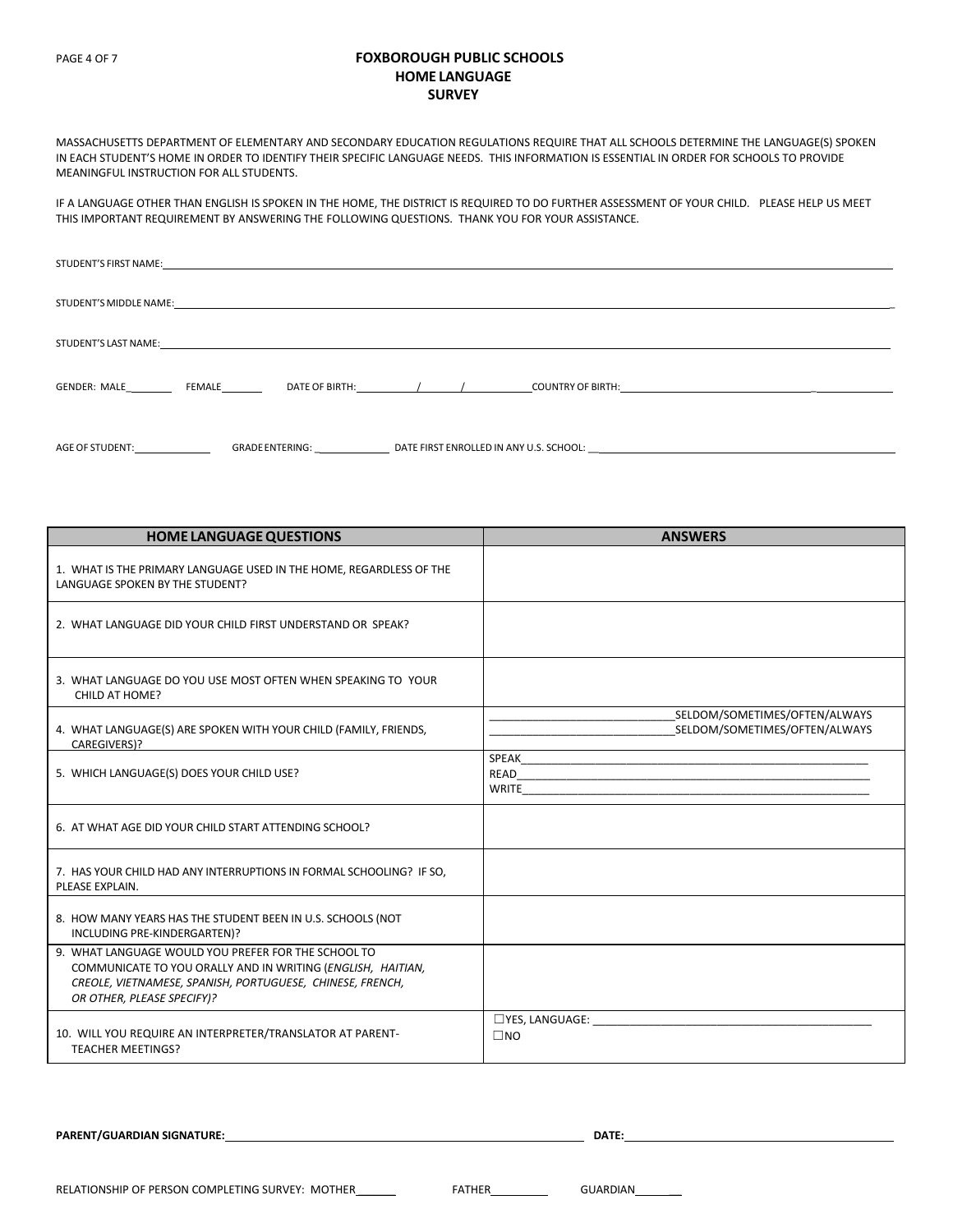# **CHAPTER 76. SCHOOL ATTENDANCE**

# **Chapter 76: Section 5. Place of attendance; violations; discrimination**

Section 5. Every person shall have a right to attend the public schools of the town where he actually resides, subject to the following section. No school committee is required to enroll a person who does not actually reside in the town unless said enrollment is authorized by law or by the school committee. Any person who violates or assists in the violation of this provision may be required to remit full restitution to the town of the improperly‐attended public schools. No person shall be excluded from or discriminated against in admission to a public school of any town, or in obtaining the advantages, privileges and courses of study of such public school on account of race, color, sex, gender identity, religion, national origin or sexual orientation.

#### **Group A Group B Group C** *Must submit 1 proof Must submit 2 proofs Must submit 1 proof A utility or insurance bill All proofs must show For Homeowners dated within the past 60 the current address.* **Current** *days:* ● Valid government-Mortgage e. Cable Bill issued photo Statement identification ò Electric Bill **Property Deed** *Dated within the past year:* Gas Bill Settlement Statement ■ W-2 form Oil Bill **Current Property Tax Bill** *Dated within the*  **Home Telephone Bill Current Property Water** *past 60 days:* (cellular telephone is not Bill acceptable) **Letter from a** *For Renters* government agency Current Car Insurance Bill **Current Lease Payroll stub** d. Current Home/Renters **Signed and** die . Bank statement Notarized Landlord Insurance Bill Living Agreement **Current Lease and a** signed and Notarized Landlord Living Agreement

**Please provide original proofs of residency from each of the groups listed below as follows:**

*If you are unable to provide all of the information listed above, please indicate this to the registrar. You will need to make an appointment with the school administrator in order to complete the registration.*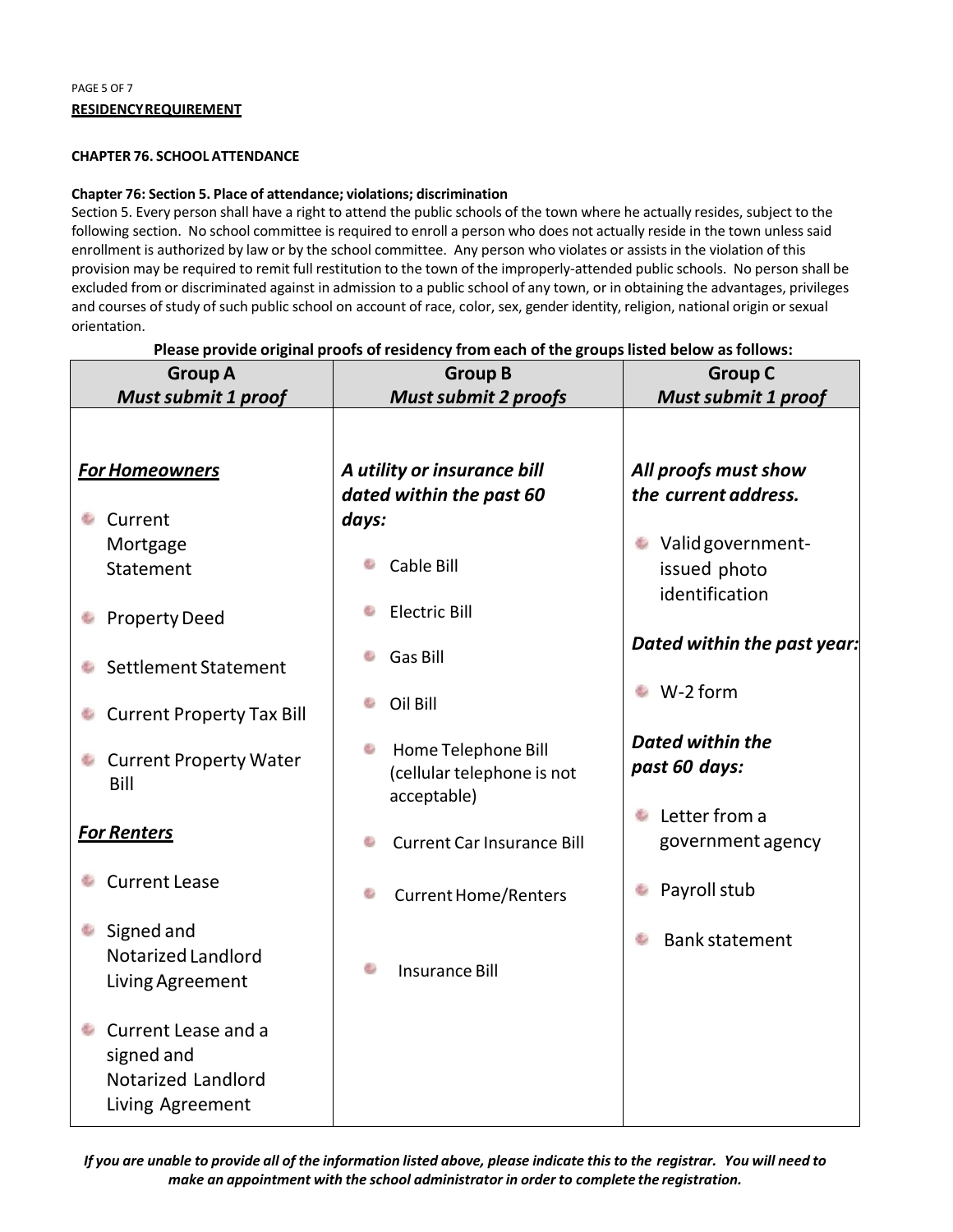# **FOXBOROUGH PUBLIC SCHOOLS AFFIDAVIT OF RESIDENCY**

|          | hereby certify as follows:                                                                                                                                                                                                                                                                                                                                                                                                                                                                                                                                                             |                                                                   | (Student's Full Name) |          |
|----------|----------------------------------------------------------------------------------------------------------------------------------------------------------------------------------------------------------------------------------------------------------------------------------------------------------------------------------------------------------------------------------------------------------------------------------------------------------------------------------------------------------------------------------------------------------------------------------------|-------------------------------------------------------------------|-----------------------|----------|
| 1.       | I/we wish to enroll the above named student in the Foxborough Public Schools. I/we understand that pursuant to Massachusetts law and<br>Foxborough Public School Committee Policy, students who actually reside in the Town of Foxborough may attend the Foxborough Public<br>Schools and students who do not actually reside in the Town of Foxborough may not attend the Foxborough Public Schools.                                                                                                                                                                                  |                                                                   |                       |          |
| 2a.      |                                                                                                                                                                                                                                                                                                                                                                                                                                                                                                                                                                                        |                                                                   |                       |          |
|          |                                                                                                                                                                                                                                                                                                                                                                                                                                                                                                                                                                                        | (Enter the date your student was first at the Foxborough address) |                       |          |
|          | Is/will be residing at the following address in Foxborough, Massachusetts, _______% of his/her time with:                                                                                                                                                                                                                                                                                                                                                                                                                                                                              |                                                                   |                       |          |
|          | Parent(s)/Legal Guardian(s)/Responsible Adult                                                                                                                                                                                                                                                                                                                                                                                                                                                                                                                                          |                                                                   |                       |          |
|          | Street No.<br><b>Street Name</b>                                                                                                                                                                                                                                                                                                                                                                                                                                                                                                                                                       | Apt. /Unit No.                                                    | Town, State           | Zip Code |
|          |                                                                                                                                                                                                                                                                                                                                                                                                                                                                                                                                                                                        |                                                                   |                       |          |
|          |                                                                                                                                                                                                                                                                                                                                                                                                                                                                                                                                                                                        |                                                                   |                       |          |
| 2b.      | For students residing at more than one resident:                                                                                                                                                                                                                                                                                                                                                                                                                                                                                                                                       |                                                                   |                       |          |
|          | I/we hereby certify that effective example and the state of the state of the state of the state of the state of the state of the state of the state of the state of the state of the state of the state of the state of the st                                                                                                                                                                                                                                                                                                                                                         |                                                                   |                       |          |
|          | Is/will also be residing at the following address, __________% of his/her time with:<br>Parent(s)/Legal Guardian(s)/Responsible Adult                                                                                                                                                                                                                                                                                                                                                                                                                                                  |                                                                   |                       |          |
|          |                                                                                                                                                                                                                                                                                                                                                                                                                                                                                                                                                                                        |                                                                   |                       |          |
|          | Street No.<br><b>Street Name</b>                                                                                                                                                                                                                                                                                                                                                                                                                                                                                                                                                       | Apt. / Unit No.                                                   | Town, State           | Zip Code |
|          |                                                                                                                                                                                                                                                                                                                                                                                                                                                                                                                                                                                        |                                                                   |                       |          |
|          |                                                                                                                                                                                                                                                                                                                                                                                                                                                                                                                                                                                        |                                                                   |                       |          |
| 3.       | I/we acknowledge that I am/we are required to notify the Office of the Superintendent and the student's school, in writing, of any change in<br>said student's address within five (5) calendar days of such change of address.                                                                                                                                                                                                                                                                                                                                                        |                                                                   |                       |          |
|          | I/we understand that this affidavit will be relied upon by the Foxborough Public Schools for the purpose of determining the above student's<br>eligibility to attend the Foxborough Public Schools on the basis of residency. If said student is enrolled in the Foxborough Public Schools<br>based upon the information contained in this affadavit and it is subsequently determined that the student does not actually reside in<br>Foxborough, I/we will be jointly and severely liable to the Foxborough Public Schools for the student's tuition for the full academic years(s). |                                                                   |                       |          |
|          | I/we further certify that I am/we are the parent(s), legal guardian(s) or responsible adult of the above student. (If signing as a responsible<br>adult, you will be required to complete the Responsible Adult's Affidavit provided by the Foxborough Public Schools).                                                                                                                                                                                                                                                                                                                |                                                                   |                       |          |
| 4.<br>6. | I/We understand that all applicants must reside in our town (Massachusetts General Laws, Chapter 76: Section 5).                                                                                                                                                                                                                                                                                                                                                                                                                                                                       |                                                                   |                       |          |
| 5.       | I understand that failure to provide requested information or providing false information may jeopardize my child's ability to attend<br>Foxborough Public Schools and may result in tuition restitution to the Foxborough Public Schools. In addition to providing proof of<br>residency, the school administration may investigate or request additional proof of residency at any later time if residence is questioned.                                                                                                                                                            |                                                                   |                       |          |
|          | Your signature below indicates that you have received and understand the Foxborough Public Schools Residency Policy.                                                                                                                                                                                                                                                                                                                                                                                                                                                                   |                                                                   |                       |          |